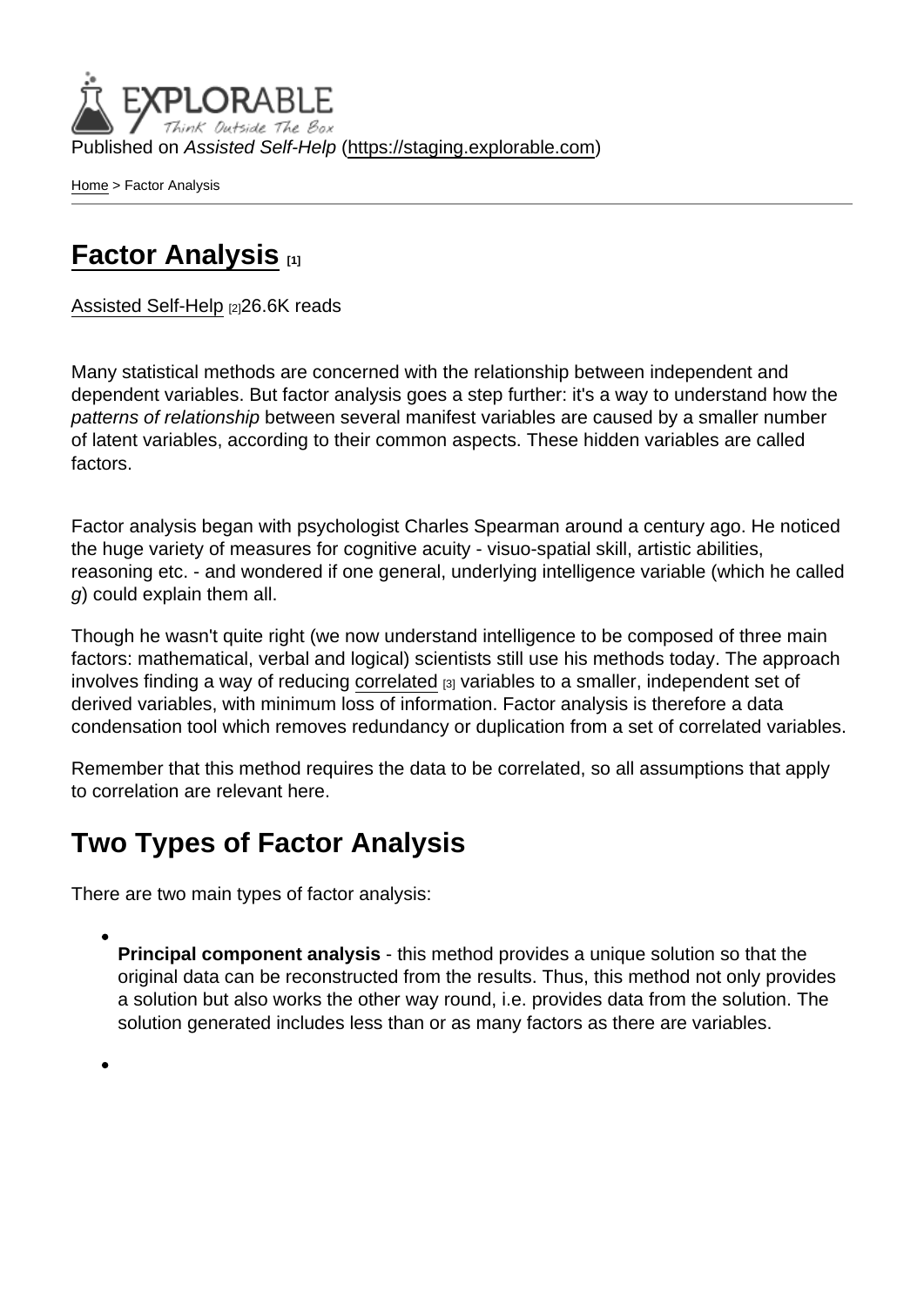Common factor analysis - this technique uses an estimate of common difference or [variance](https://staging.explorable.com/statistical-variance) [4] among the original variables to generate the solution. The number of factors will always be less than the number of original factors. So, "factor analysis" commonly refers to common factor analysis.

# Two Ways to Use Factor Analysis

Factor analysis can be used in two key ways:

Identification of underlying factors

This is also called exploratory factor analysis. You may be presented with a huge data set and have no clue about its underlying structure or the various dimensions hidden within it. Factor analysis will allow you to identify the aspects common to those variables so they can be clustered into more manageable, homogeneous sets. Thus, new sets of variables can be created. Many psychological batteries and tests are developed in precisely this way.

#### Screening of variables

This is also called confirmatory factory analysis. This approach helps us to identify groupings so when we select one variable to represent many, we can be confident that it is an accurate representation of the larger set.

## Example

Suppose we want to develop a test that will allow a company to select for applicants that are good team members. How would we go about it? Let's say a psychologist conducts an exploratory factor analysis on the company's requirements and discovers 20 different aspects or characteristics that make a good team member (for example "empathy"and "politeness").

Further factor analysis and testing on small samples reveals, however, that all 20 aspects are merely the manifestations of just three main factors: communication skills, conscientiousness and extroversion. The psychologist can conduct further rounds of factor analysis, testing and refinement to find answers to two main questions:

- 1. What is the minimum number of factors needed to explain all the variation we see in the company's data?
- 2. How well do these factors describe ALL the data?

Eventually the psychologist can arrive at the main hidden factors in the data and design the inventory accordingly.

Source URL: https://staging.explorable.com/en/factor-analysis

Links

<sup>[1]</sup> https://staging.explorable.com/en/factor-analysis

<sup>[2]</sup> https://staging.explorable.com/en

<sup>[3]</sup> https://staging.explorable.com/statistical-correlation